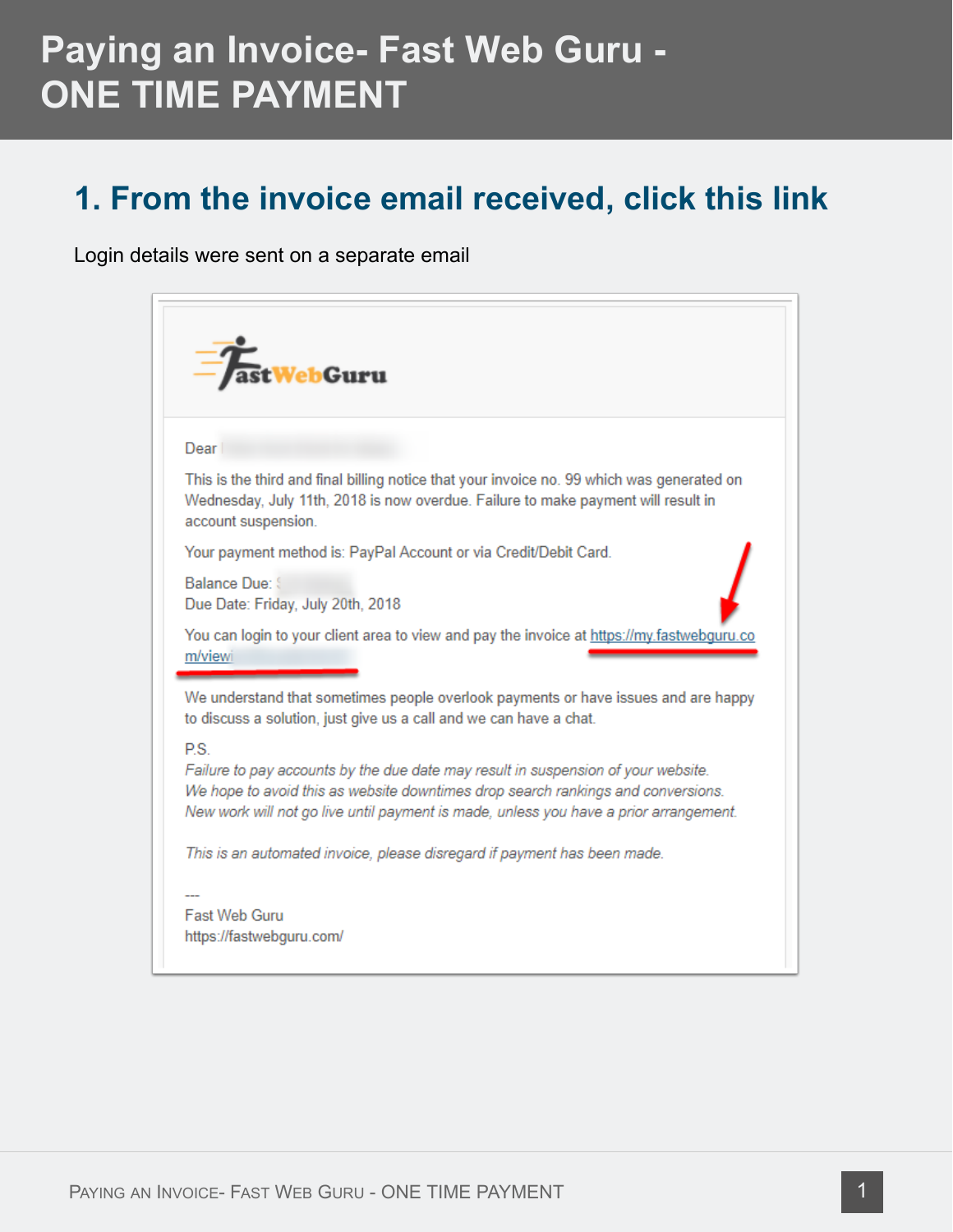### **2. Click Paypal Checkout logo**

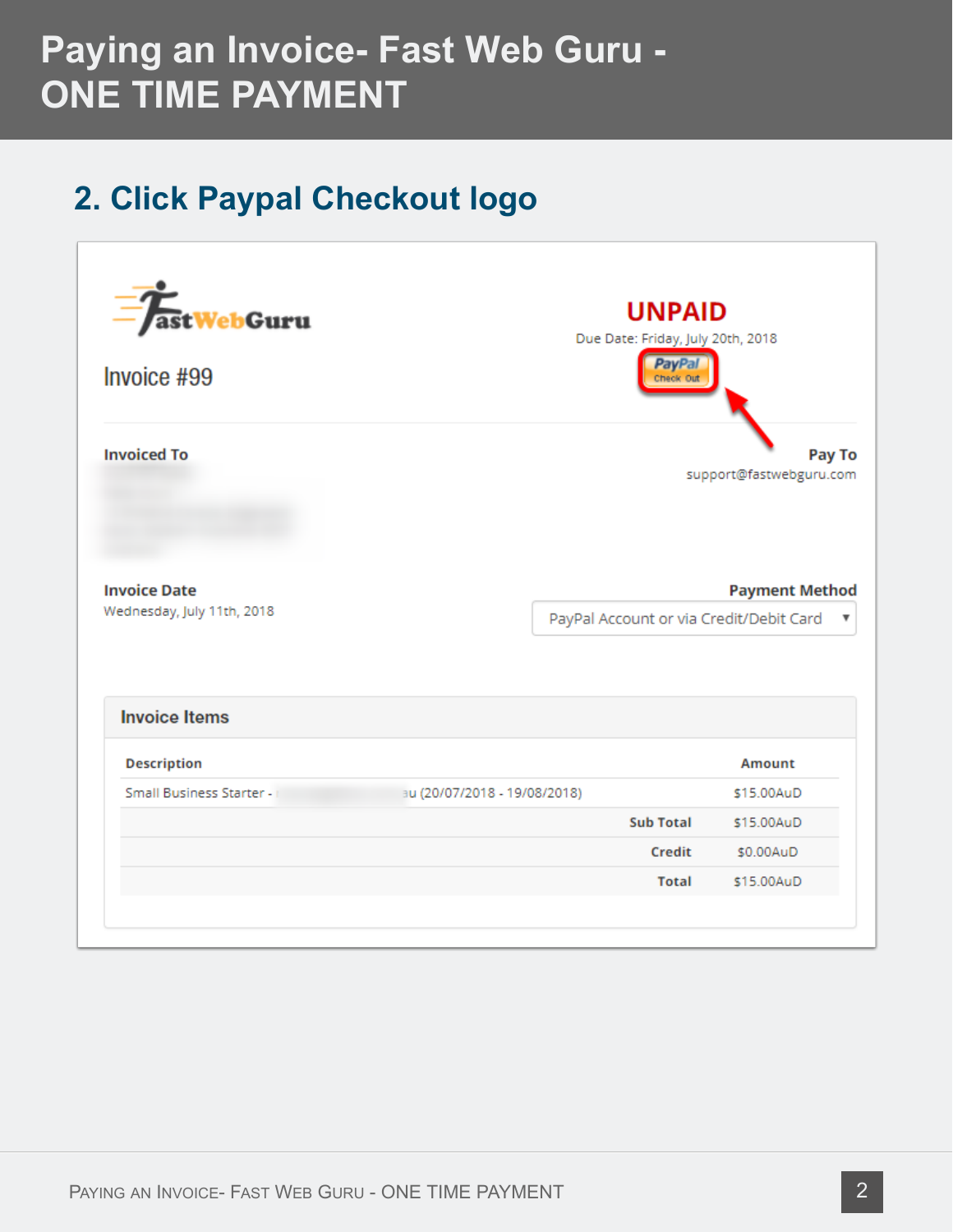#### **3. Scroll down and select "Pay with a Bank Account or Credit Card" - no need to login to paypal**

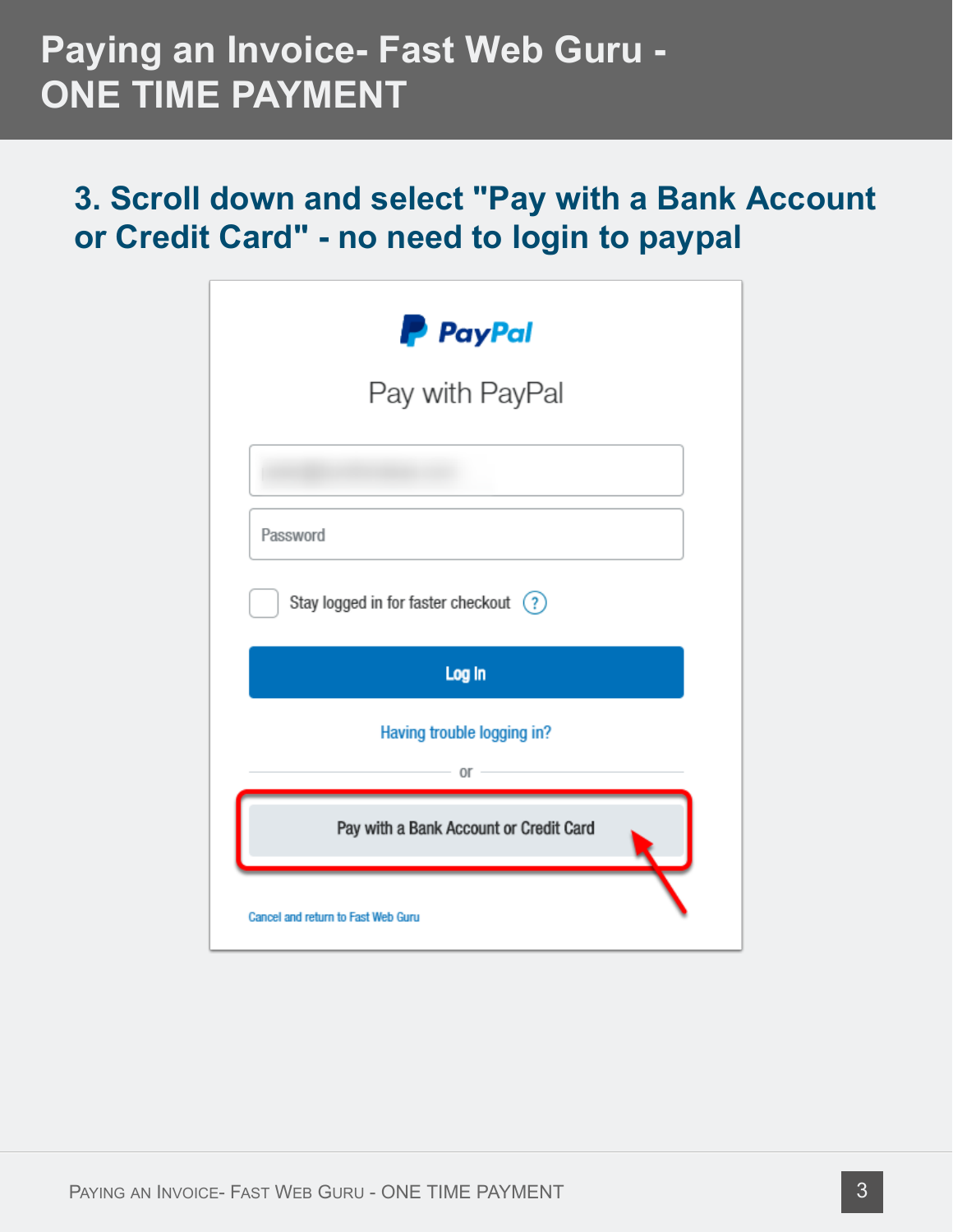### **4. Enter card details**

| <b>P</b> PayPal                                                                 | $\overline{m}$ \$15.00 AUD $\vee$ |                                                                                     |
|---------------------------------------------------------------------------------|-----------------------------------|-------------------------------------------------------------------------------------|
| PayPal Guest Checkout<br>We keep your financial information securely encrypted. |                                   |                                                                                     |
| Country<br>Australia                                                            | $\checkmark$                      | PayPal is a safer, faster<br>way to pay                                             |
| DISC VER<br><b>VISA</b><br><b>MANGER</b>                                        |                                   | No matter where you shop, we keep your financial<br>information securely encrypted. |
|                                                                                 |                                   |                                                                                     |
| Card number                                                                     | $\triangleq$                      |                                                                                     |
| Expires                                                                         | <b>CVV</b><br>- 8                 |                                                                                     |

**IMPORTANT: For one time payments, you can pay via paypal transfer as guest (no need to login), However, for recurring payments / autopayments, it requires to login to paypal or create a paypal**